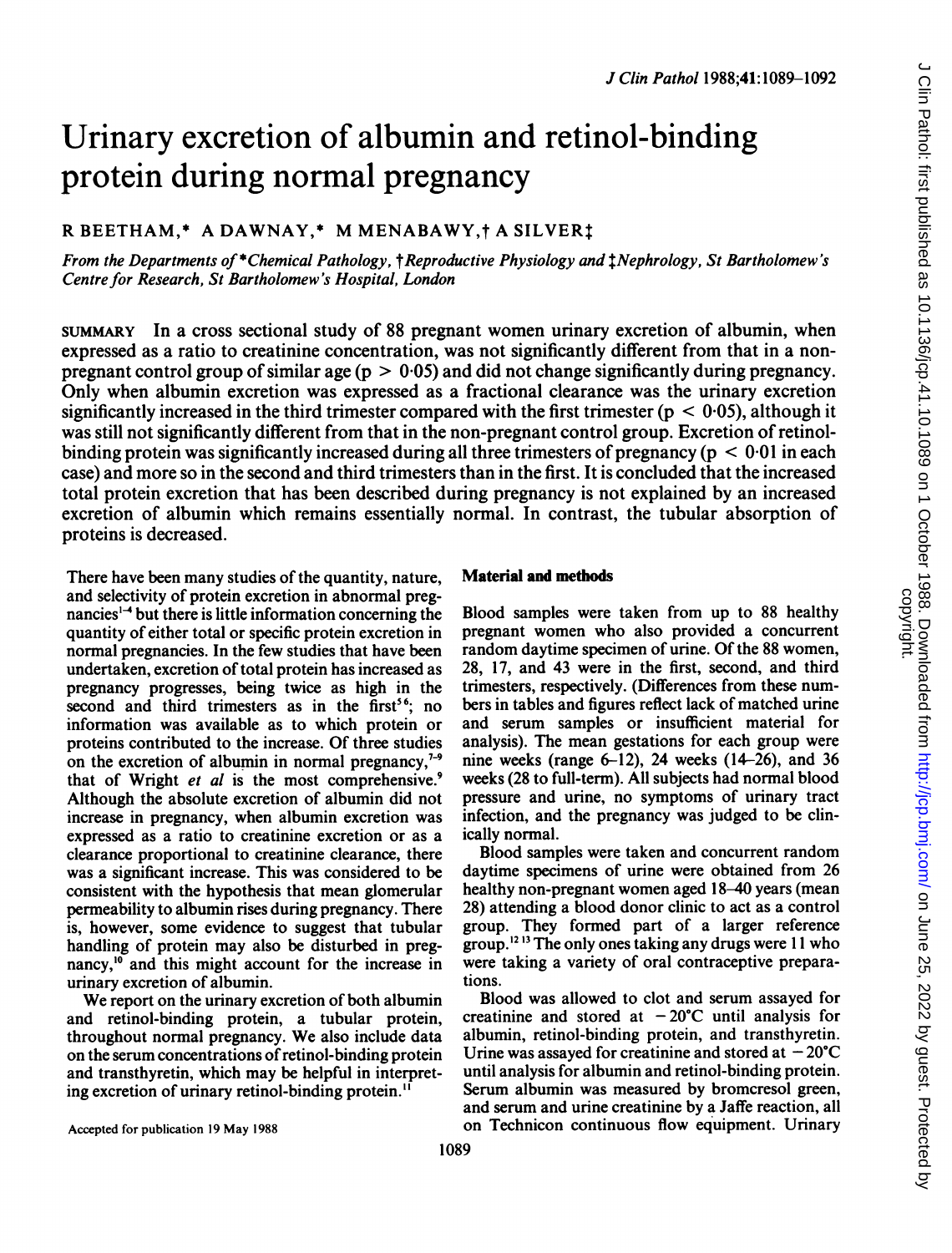

Fig <sup>1</sup> Urine albumin excretion expressed as a ratio to urine creatinine in the three pregnant groups of women and nonpregnant control group.

albumin,'3 and retinol-binding protein in serum and urine<sup>12</sup> and transthyretin in serum (unpublished data) were measured by radioimmunoassays. Urinary albumin and retinol-binding protein were expressed as ratios to creatinine to account for variations in urinary flow rate. Fractional albumin clearance was calculated as albumin clearance  $(V \times$  urine albumin/serum albumin) divided by creatinine clearance  $(V \times$  urine creatinine/serum creatinine) where  $V = volume/unit$ time and does not need to be measured as it cancels out. Statistical analysis was by the unpaired Student's <sup>t</sup> test or the Mann-Whitney U test as appropriate for distribution and variance.

## **Results**

Urinary excretion of albumin, expressed as a ratio to urinary creatinine is shown in fig <sup>1</sup> for the nonpregnant control group and for the pregnant subjects according to length of gestation. There were no significant differences between albumin excretion in



Fig 2 Fractional albumin clearance in the three groups of pregnant women and non-pregnant control group.

pregnancy as a whole compared with the control group, in any trimester compared with the control group, or between any trimester; albumin excretion did not increase during pregnancy. When albumin clearance was expressed as a fraction of creatinine clearance (fig 2), the excretion in the third trimester (median  $1.83 \times 10^{-6}$ ) was significantly greater than in the first trimester (median  $1.25 \times 10^{-6}$ ) (p < 0.05), but at no time in pregnancy was it significantly different from that in the control group (median  $1.10 \times 10^{-6}$ ).

By contrast, urinary excretion of retinol-binding protein (fig 3) was greater in the first trimester than in the control group ( $p < 0.01$ ); greater in the second and third trimesters than in the first  $(p < 0.005$ ;  $p < 0.002$ ; but not greater in the third trimester than in the second.

Values for serum retinol-binding protein and transthyretin concentrations, and the retinol-binding protein:transthyretin ratio are given in the table. All were lower in pregnancy, there being a significant difference for all three measures between each trimester of pregnancy and the reference population  $(p < 0.001$  in each case), but there were no significant differences among trimesters ( $p > 0.1$  in each case). Serum albumin concentration (table) was lower in the first trimester than in the control group ( $p < 0.001$ ),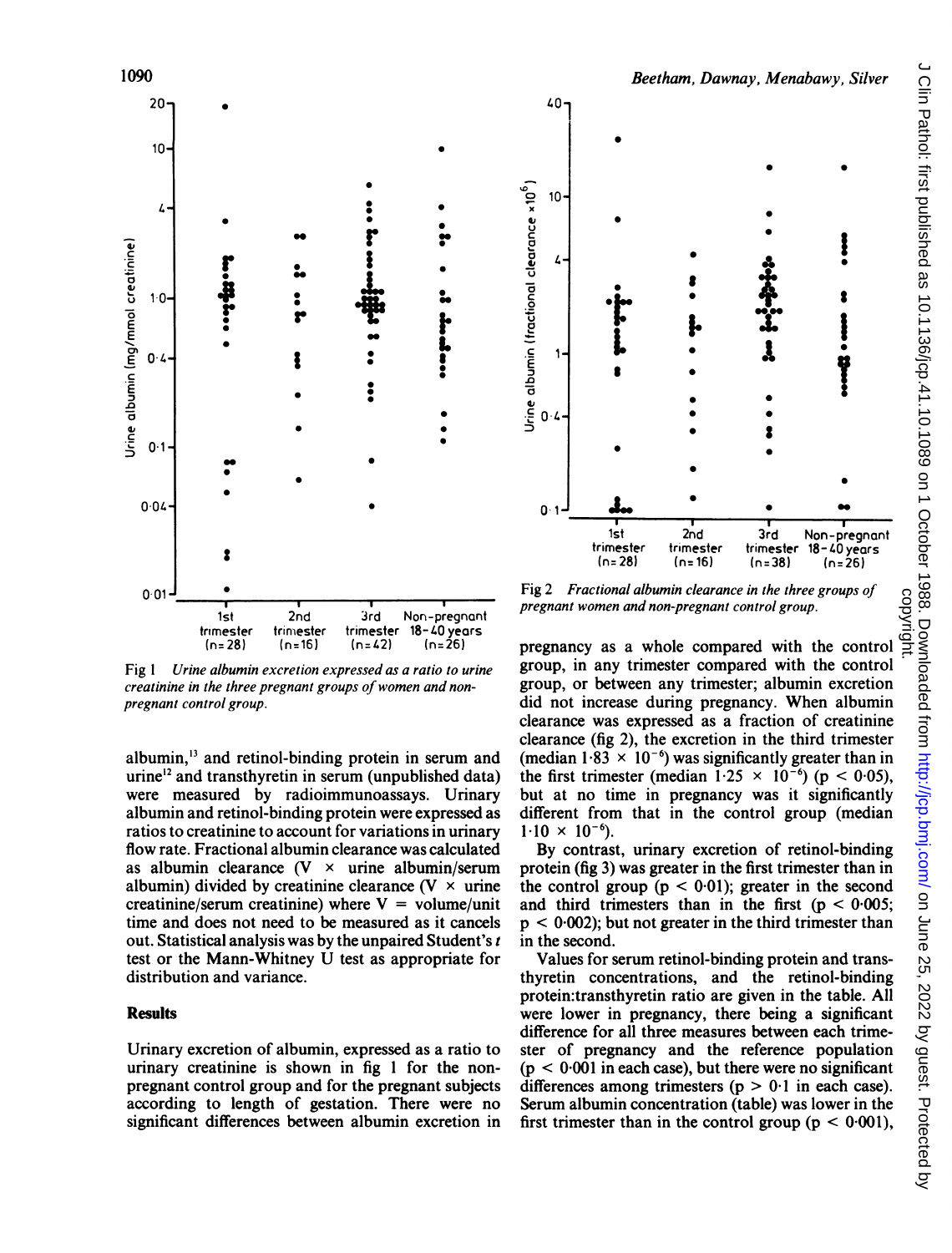

Fig 3 Urine retinol binding protein excretion, expressed as a ratio to urine creatinine, in the groups of pregnant women and non-pregnant control group.

and lower in the second and third trimesters than in the first trimester ( $p < 0.001$ ).

### **Discussion**

Our results have shown that urinary albumin excretion, expressed as a concentration ratio to creatinine, is not significantly different in pregnant women and non-pregnant women. Wright et  $al<sup>9</sup>$  found no significant difference in the rate of albumin excretion between pregnant and non-pregnant women, but a significant difference emerged when albumin excretion was expressed as a concentration ratio to creatinine. Incomplete urine collection from pregnant women was the reason given for the lack of difference in rates of excretion between the pregnant and the non-pregnant women. In a smaller study it was found that rates of albumin excretion increased slightly during pregnancy although they still remained within the nonpregnant reference range.8 To see whether the amount of albumin excreted was normal with respect to its decreased serum concentration, we also calculated the clearance of albumin and related it to that of creatinine to take account of the known increase of glomerular filtration rate in pregnancy. There was a significant increase from the first to the third trimester, as also reported by Wright *et al*,<sup>9</sup> though at no stage was the ratio significantly different from that found in nonpregnant women. Irgens-Moller et al' found the clearance ratio in the latter half of pregnancy to be double that of non-pregnant women. Taken together the data suggest that although there is some tendency for the amount of albumin excreted to be inappropriately high for the filtered load, the absolute amount excreted in pregnancy is not abnormal.

The amount of protein in the urine is the result of two processes-glomerular filtration and tubular absorption. No other study of albumin excretion in pregnancy has simultaneously assessed tubular absorption. Our finding of an increased excretion of retinol-binding protein, which substantiates that in a recently published report,<sup>10</sup> provides evidence that tubular absorption of protein is impaired in normal pregnancy. Although this could occur as a consequence of an increased filtered load of retinol-binding protein, this is an unlikely explanation. Retinolbinding protein in serum is predominantly bound to transthyretin and it is not possible to measure the free fraction available for filtration easily. The large decrease in serum retinol-binding protein and only marginal decrease in the retinol-binding protein:transthyretin ratio, however, argue against any significant increase in the concentration of free retinol binding

Table Serum concentrations ofretinol-binding protein and transthyretin, the retinol-binding protein:transthyretin ratio and albwnin concentration in pregnant and non-pregnant groups

|                                                           | Women in first<br>trimester | Women in second<br>trimester | Women in third<br>trimester | Non-pregnant subjects |
|-----------------------------------------------------------|-----------------------------|------------------------------|-----------------------------|-----------------------|
| Mean (SD) retinol-binding protein<br>concentration (mg/l) | $33(6-7)$                   | 33(9.7)                      | 34(7.2)                     | 49(10.2)              |
| Mean (SD) transthyretin concentration<br>(mg/l)           | 186 (24)                    | 185 (36)                     | 192 (30)                    | 231 (26)              |
| Mean (SD) retinol-binding protein:<br>transthyretin ratio | 0.18(0.03)                  | 0.18(0.03)                   | 0.18(0.02)                  | 0.21(0.03)            |
| Median (range) albumin concentration<br>(g/l)             | 41 (37-46)                  | $35(31-43)$                  | $35(31-38)$                 | $46(41-50)$           |